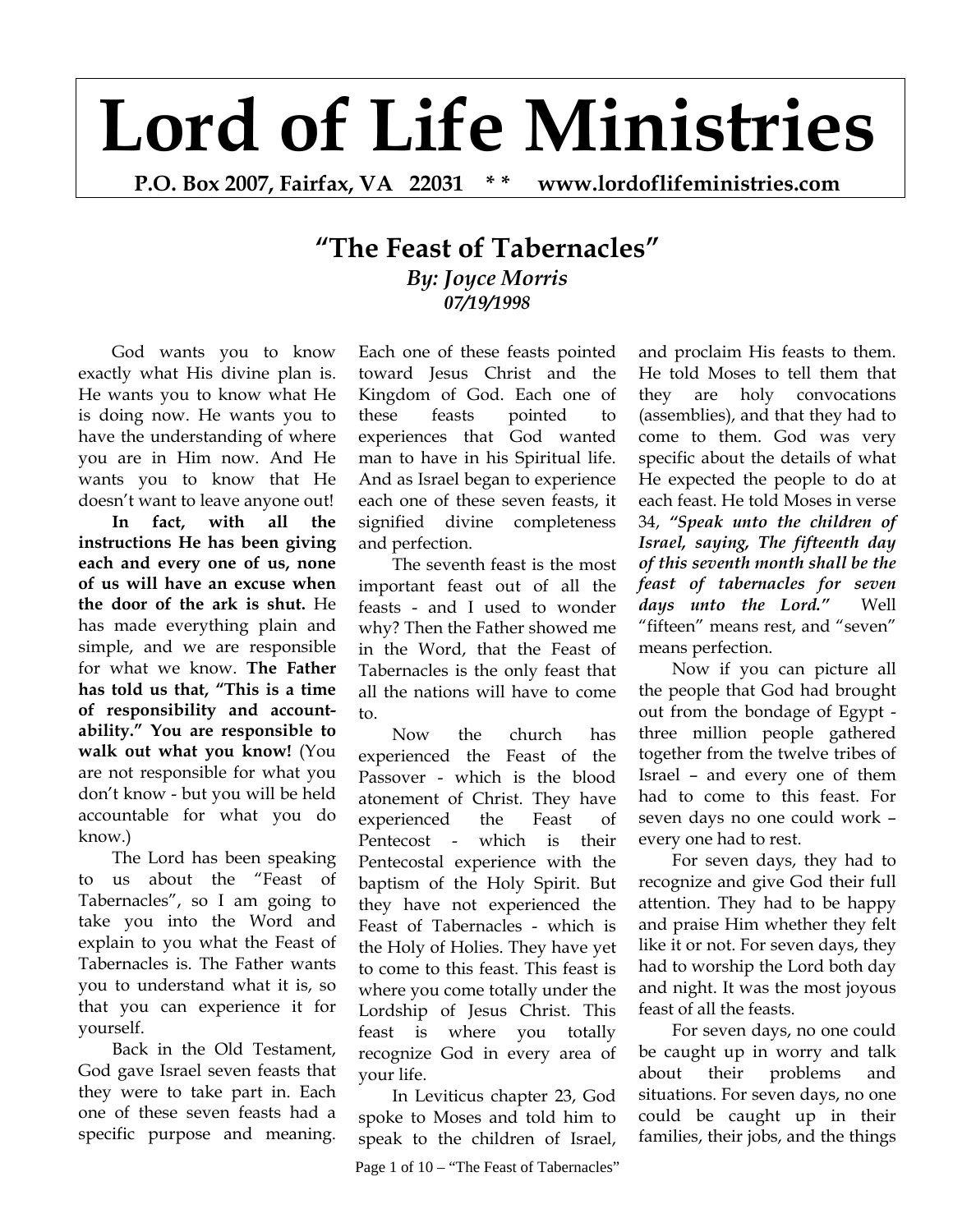of this world. **NO ONE COULD MURMUR AND COMPLAIN. For seven days, NO ONE COULD BE CAUGHT UP IN "SELF"! For seven days, THEY HAD TO BE TOTALLY CAUGHT UP IN GOD!** Can you imagine this?

The Father told us that, "Jesus was the fulfillment of the Feast of Tabernacles." He also gave us a vision, where we saw two thieves hanging on crosses. We also saw the door (Jesus is the "door"), and the cross hanging in the heavens. And He said that, "When Jesus died on the cross, this was the beginning of the Feast of the Tabernacles being fulfilled in man."

During the Feast of Tabernacles, Israel had to rest and cease from all their labors. All the people had to dwell in little booths. And this was to signify that God would come and tabernacle Himself in man. It was a sign and a foreshadow of what was getting ready to come through Christ. You are the temple of God.

We saw in the Spirit, that when Jesus died on the cross, He took the one thief with Him into paradise. He had taken this man with Him into the Feast of Tabernacles and brought him back into restoration.

This feast is to bring you back into a union and oneness with God. It is to bring you into a relationship and love affair with God. **It is to bring you back to the place where God is all in all. Because, when you come to the place where you recognize that HE IS ALL IN ALL - IN EVERY AREA OF YOUR LIFE – you will have forgotten about everything else. YOU WILL WORSHIP** 

**HIM WITH YOUR WHOLE HEART!** You will have forgotten about the things of this world, and all the idols in your mind that you have worshipped, and given your full attention to in the past. You will have come to the end of "self" and living in the five-sense realm (carnal mind).

Yes there will be certain things that you have to do in your day to day life. But this feast will have become part of you. It will have become a lifestyle of worship and praise, recognizing God in every area of your life! This is what the Feast of Tabernacles was, and is, pointing to. But God also knew that Israel couldn't keep this feast without the Holy Spirit.

When the Father gave us this vision, He said that, "When Jesus died on the cross - this was the beginning of the ages of man returning back into the Father. This was the beginning of man coming back into a union and a oneness with God. This was the beginning of the Father dealing with the thoughts in man's minds that have caused him to be separate from God."

**God is dealing with the thoughts in your mind, because the only thing that separates you from God - is a thought!** Sin comes from a thought. Fear, doubt and unbelief are thoughts. The carnal mind is made up of thoughts and reasoning outside the mind of Christ. All of its decisions are based on thoughts, emotions and feelings from the five-sense realm. All these things separate you from God.

Sometimes we worship or pay more attention to thoughts, than we do to God. Do you understand what I am saying? Sometimes we get so caught up in our thoughts that we lose sight of God. This feast is to bring you to the place where you never lose sight of God again.

The next thing we saw in this vision was the Feast of Tabernacles. And I heard this very clearly. The Father said, **"Joyce, you are the Feast of Tabernacles. And when the Feast of Tabernacles is completely fulfilled in you, and you are experiencing it everyday in your life…"** (we will get into what this means a little later). He said, **"When the Feast of Tabernacles is totally fulfilled in the Sons of God – this will be the timing of the open manifestation of the glory of God. Because out of this feast, radiates the glory of God. Out of this feast radiates a manifestation of the Kingdom of God. This feast is righteousness, peace, and joy, in the Holy Spirit. And when you begin to walk in the Holy Spirit (mind of Christ) all the time – you are walking out the Feast of Tabernacles."** He said, **"When this feast is completed in you, there will be an open manifestation of the glory of God. And when this happens, all the nations of the world will have to come to the Feast of Tabernacles. They do not come to any of the other six feasts, but they will have to come to this feast!"**

Now I want to explain to you, what it means to have the Feast of Tabernacles completed in you.

If you turn to Nehemiah chapter eight, there was a great gathering going on. God began to gather Israel again to this feast. Once again, it was on the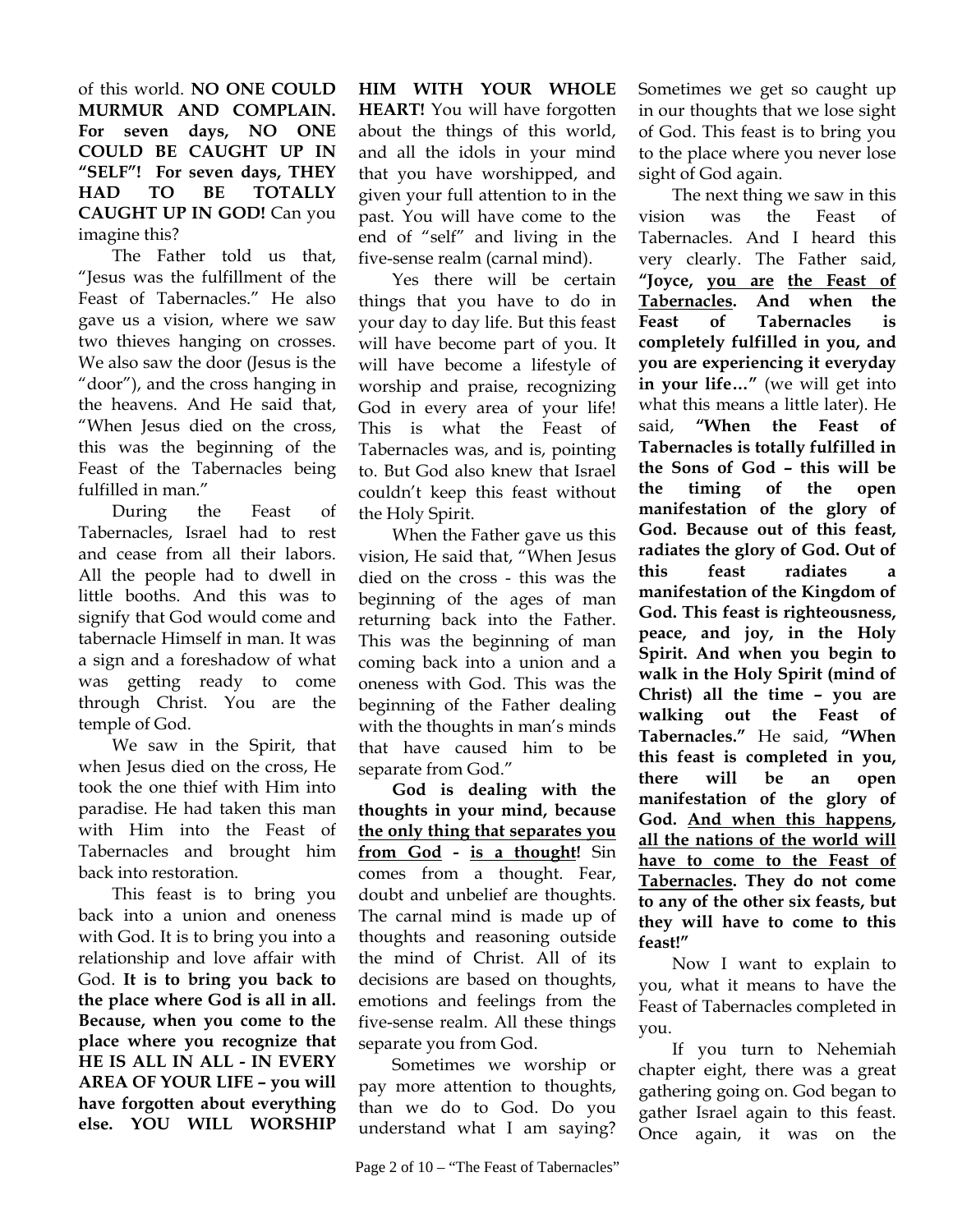fifteenth day of the seventh month, because it is talking about coming into God's rest and peace. It is talking about ceasing from our own labors, from worrying, and being anxious over the things (and cares) of this world. It was a time where Israel had to give God their full attention and recognition.

And for you and me, this feast is also speaking of a time where every thought has been brought into captivity and into the obedience of Christ. Here, every stronghold has been broken (there will be no more strongholds in the mind). There will be nothing but an attitude and lifestyle of praise and worship. There will be an open manifestation of the glory of God.

In Nehemiah chapter 8, two things really stood out to me. First, in verse 1 it said, *"And all the people gathered themselves together AS ONE MAN into the street that was before the water gate; and they spake unto Ezra the scribe to bring the book of the law of Moses, which the Lord had commanded to Israel."* (Now there is a lot in this.)

The people came together as *"one man"*. It also says that there was a water gate there.

In John chapter 7, the people were celebrating this feast at that time - but Jesus didn't go to the feast, because He knew that He was the fulfillment of it. And in verses 37-38, Jesus stood and said something that they really didn't understand back then. He said, *"If any man thirst, let him come unto me, and drink. He that believeth on me, as the scripture hath said, out of his belly shall flow rivers of living water."* 

Then the Lord quickened to my mind Acts 2:1, where it said, *"And when the day of Pentecost was fully come, THEY WERE ALL WITH ONE ACCORD IN ONE PLACE."* Peter and all the apostles were in one accord – they were all *"as one man"*! They were all in unity, and they had one purpose and one purpose alone. They were waiting for something to happen.

There were one hundred and twenty individuals there, and not one of them left that room. They were waiting to receive the promise that Jesus had told them about. When Pentecost took place, this was the beginning of the Feast of Tabernacles taking place in man. Because Christ came and dwelled within man.

They were all ONE. There were no differences between them - they were *"one new man"*. It said, *"And there were dwelling at Jerusalem Jews, devout men, out of EVERY NATION UNDER HEAVEN… every man heard them speak in his own language."*

Now the point that I am trying to get across to you here, is that Jesus Christ went to the cross to break down the middle wall of partition, so that He could bring forth *"one new man"*. God through Christ, went to the cross to break down all the differences of every nation – from the Gentiles to the Jews.

If you read in Ephesians 2:12- 18 it says, *"That at that time ye were without Christ, being aliens from the commonwealth of Israel, and strangers from the covenants of promise, having no hope, and without God in the world: But now in Christ Jesus ye who sometimes were far off are made nigh by the blood of Christ. For he is our peace, who hath* 

*made both one, and hath broken down the middle wall of partition between us; Having abolished in his flesh the enmity, even the law of commandments contained in ordinances; for to make in himself of twain ONE NEW MAN, so making peace; And that he might reconcile both unto God in one body by the cross, having slain the enmity thereby: And came and preached peace to you which were afar off, and to them that were nigh. FOR THROUGH HIM BOTH HAVE ACCESS BY ONE SPIRIT UNTO THE FATHER."* 

So what Jesus was really saying is that, when these people come to partake of this feast with Him – they cannot think about whether they are Jew or Gentile. There is no male or female. There are no nationalities, races, or colors – He has done away with these divisions. **AT THIS FEAST WE ARE ALL ONE! All differences have to be laid down. All prejudice has to go out of your mind. You cannot be prejudice towards anyone!**

Now Peter, even though he had experienced Pentecost, he still did not understand what God was saying. He thought that all the promises were just for the Jews – so he would not minister to the Gentiles at first. He wasn't going to minister to the Gentiles because they were heathen and unclean. He didn't want anything to do with them. And basically this is what has happened in the church. They have divided themselves and have said, "Well I believe this way, and if you don't believe this – then I can't fellowship with you." Do you understand what I am saying? All the religious systems have their differences. People won't speak

Page 3 of  $10 -$  "The Feast of Tabernacles"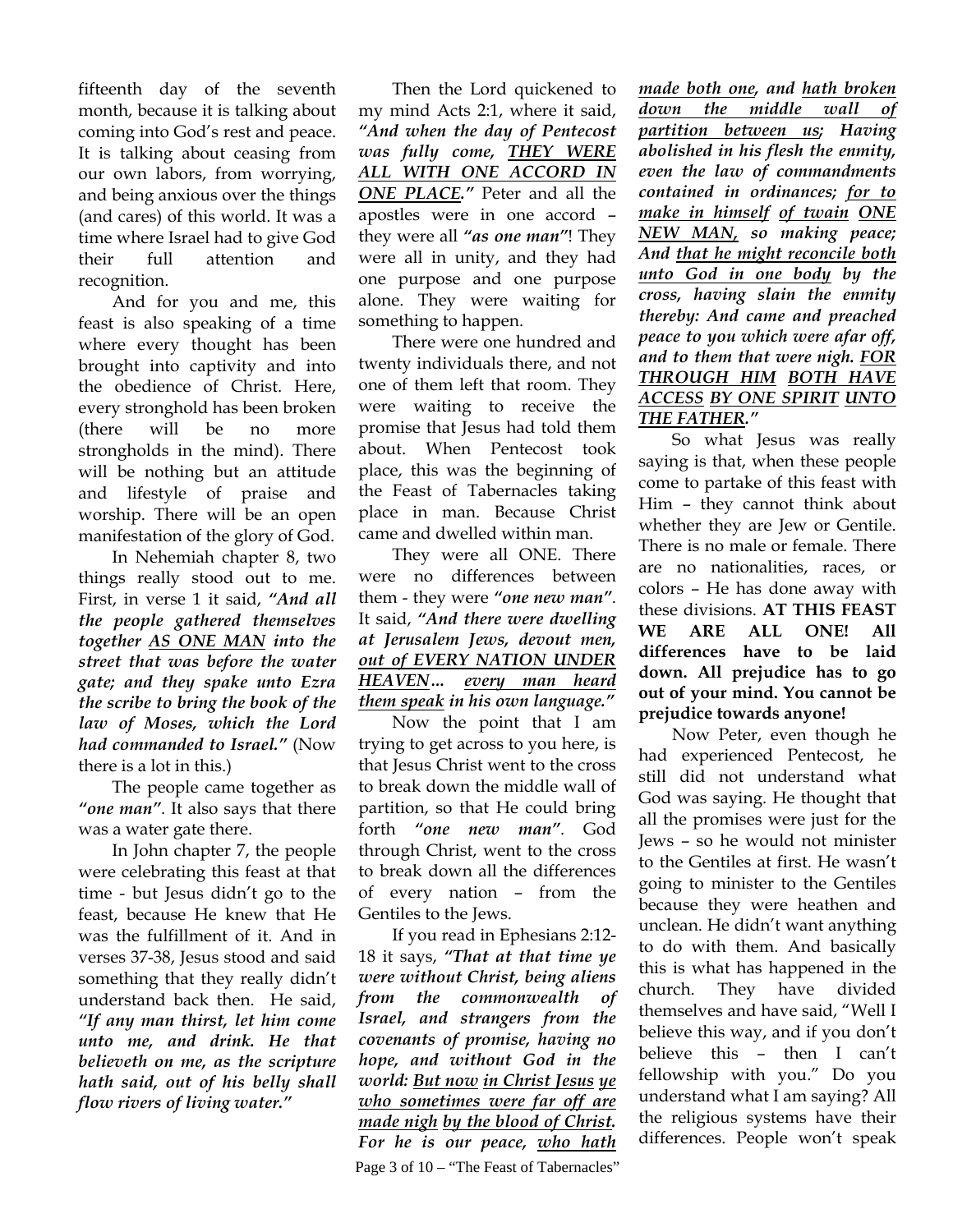to each other because of the prejudice that is in their minds, over the differences that they cling to.

But at the Feast of Tabernacles, all these differences have been done away with. If you read in Acts 10, Peter went up upon the housetop to pray (he got in the Spirit to commune with the Lord), and it said that he fell into a trance (meaning that he was totally caught up in the mind of Christ). Then in verses 11-16 it said that he, *"saw heaven opened, and a certain vessel descending unto him, as it had been a great sheet knit at the four corners, and let down to the earth: Wherein were all manner of four-footed beasts of the earth, and wild beasts, and creeping things, and fowls of the air. And there came a voice to him, Rise, Peter; kill, and eat. But Peter said, Not so, Lord; for I have never eaten any thing that is common or unclean. And the voice spake unto him the second time, WHAT GOD HATH*  (past tense) *CLEANSED, THAT CALL NOT THOU COMMON. This was done thrice: and the vessel was received up again into heaven."*

Now when God showed Peter this sheet which came down from the heavens, and showed him all the four-footed beasts and the fowls of the air (which signified the uncleanness of man), that sheet represented the righteousness of Jesus when He died on the cross, and forgave mankind. But Peter said, "No Lord, I can't eat anything that is common or unclean." In other words, he was saying, "I can't have anything to do with them – they're different, they're not like me God, they don't believe the same as me."

But God said the strangest thing to Peter. He said, **"What God hath cleansed, that call not thou common."** He was saying, "Call no man unclean or common. When I died on the cross, I forgave them all. I cleansed them all, and there are no more differences between you. I see you all the same. **My righteousness has covered you all - they just don't know it yet.**"

So even if you go out on the street and see an alcoholic – he is unclean in his thoughts, and in the things that he is doing – but God only sees the blood! He sees the blood that was shed on the cross for that man. Now as long as you only see him as an alcoholic – you will never let the love of God flow through you to him. If you come in front of a Muslim – as long as you only see him as a Muslim, you will not let the love of God flow through you to him.

You have to understand that Christ went to the cross for all nations. He went to the cross for every individual, and no matter what state they are in - GOD LOVES THEM! So when you look at these individuals, you have to understand that they just haven't come to the Feast of Tabernacles yet. When they come to this feast, all these things will be broken down in their minds - and they will recognize God in their lives.

**What is it going to take for the Feast of Tabernacles to be fulfilled in God's Sons?** 

It is going to take you coming into the full understanding and realization that the mind of Christ is in you and that you have got to grow up and walk in the Spirit now! You can't put it off any longer. It is

Page 4 of  $10 -$  "The Feast of Tabernacles"

going to take you walking in the Spirit (mind of Christ), and allowing God to transform your mind. It is going to take you changing your attitude toward your situations, and recognizing God in everything. It is going to take you understanding that you have to praise Him in everything, no matter what you go through. No matter what is going on in your life, you have got to learn to praise God – and stop murmuring and complaining all the time!

It says in 1Thessalonians 5:18, *"In every thing give thanks: for this is the will of God in Christ Jesus concerning you."* And if you read Psalms 84:7 it says that, *"They go from strength to strength, every one of them in Zion appeareth before God."*

Why do they go from strength to strength? Because they have learned that all their situations are beautiful. God is in their situations - and this makes them beautiful. They have learned that worshipping and praising God in every situation keeps them from coming out of the Spirit (mind of Christ).

God is dealing with our attitude. And this is what God was doing with Israel when they had to worship Him for seven days. He was dealing with the attitude of their mind. He was trying to bring them into a state of joyous celebration.

Now the reason God has given you the Holy Spirit - is to enable you to walk in the Spirit. And the reason He has given you the Kingdom of God - is so that you can have a feast every day. You can celebrate every day in Him - and you can wake up each day in Zion!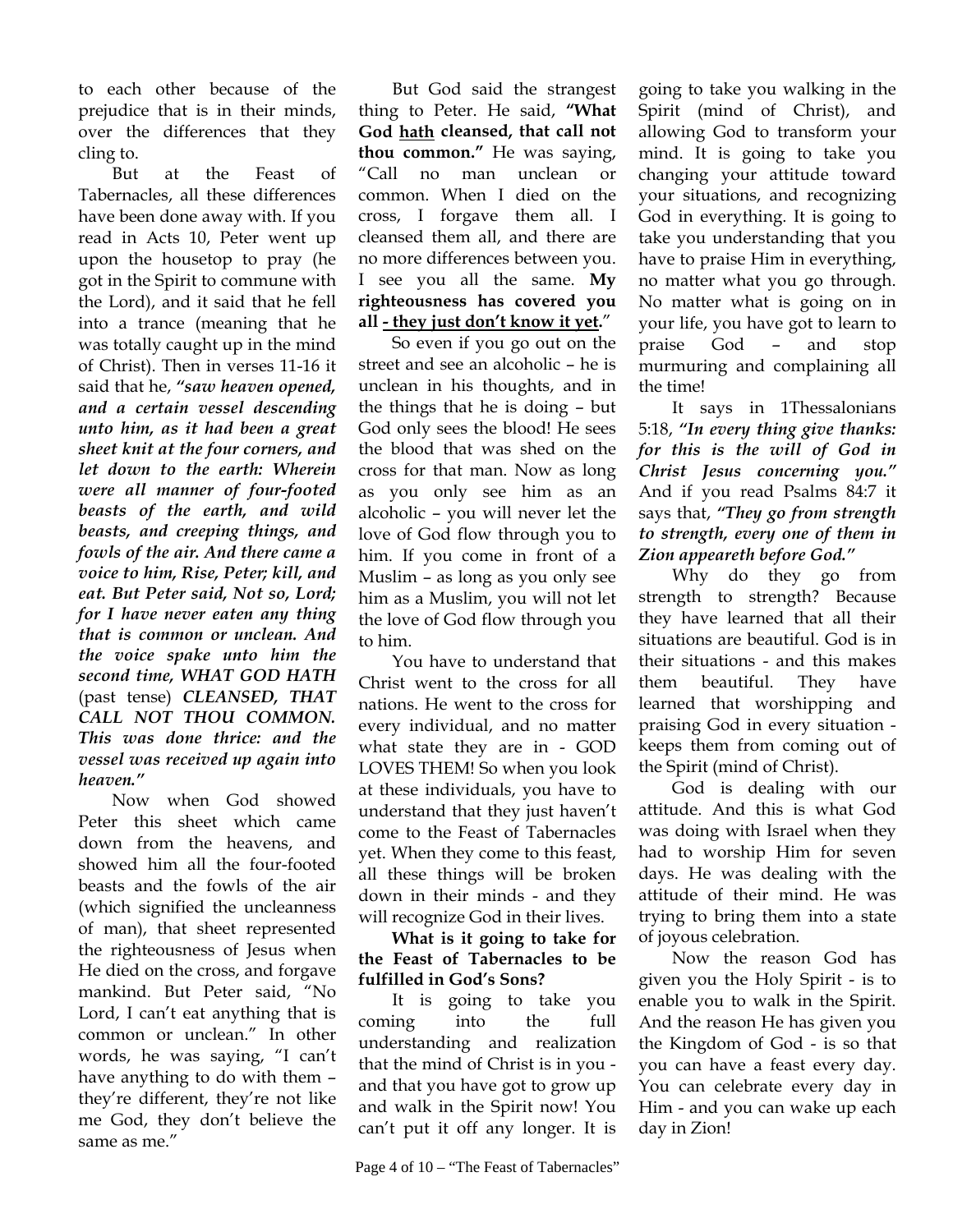Well what does it mean to wake up in Zion? To wake up in Zion means that you wake up in the presence of the Lord. You wake up thinking about God. You're no longer waking up thinking about your job, your relationships, situations, or problems – you wake up thinking about God!

How you can really tell if this feast is working in you, is by what state of mind you are waking up in. Now if someone, or something, has come into your life and has drawn your attention away to where you are waking up thinking about them a lot – then you've gotten sidetracked. But God is trying to woo you back to where He is first, and He is supreme in you life.

God is creating a new man in the earth. And He is going to cause all things in heaven, and things in earth, and things under the earth - to bow down and worship Him as Lord. He has been doing this, He is doing this, and He will continue to do this – until ALL creation recognizes that He is all, and in all!

**God's Sons have got to start walking in the Feast of Tabernacles now. They have to lay aside all their differences, and all the thoughts that they have had against one another. We have to allow the love of God to flow freely one to another. We have to walk in the Spirit with one purpose, and put our whole heart into it. We have to put our whole heart into the Kingdom of God, recognizing God in every area of our life. God must be first in everything that we do. If we are not doing it in the mind of Christ, and if we are not doing the will of the Father - then there is no peace,** 

#### **there is no joy, and there is no life in it. It's as simple as that!**

But for some reason, we still seem to get side tracked by things in the world, by family, by friends, by situations going on around us. It always begins with a thought, and before you know it, your mind (soul) has given itself (attention) to something other than God. In other words, your soul lies down and becomes one (has a relationship and a union) with that thought. You walk out of the mind of Christ, and back into the carnal mind. You walk right back into death and hell.

For some time now, God has been dealing with the mind. And He allows different things to come your way to show you, that there are still things in you that need to bow down to Christ. God is a goldsmith, and He puts you through the fire to bring these things to the surface so that He can remove and consume them. He puts you through the fire to show you what is still in your mind. Even thoughts that have been suppressed in your subconscious must be brought to the surface and dealt with.

When life seems good and everything is running smoothly – you don't always see these things. But God knows when to put you in the fire, and just what it is going to take to bring these things to the surface to get you to look at them. And when you have gone through enough hell in your mind, and are ready to lay them down - then God comes along and consumes that area of your life. **Every area of your life every thought (no matter what it is) must bow down to Christ -** 

#### **and will be dealt with one way or another.**

Sometimes, you can see God reaching out to certain individuals, but they will not let Him deal with the thoughts that are in their mind. They are not willing to surrender different areas of their life to the Father – and they walk off the narrow path and follow their soulish desires. Sometimes it takes place slowly - and (self) destruction sets in because they have gone back into their carnal mind. They begin to Spiritually die. Do you understand what I am saying?

God is trying to get you to understand, that **the fulfillment of the Feast of Tabernacles has to take place in the Sons of God first!** 

It has begun already by God changing your thinking. And, *"Having made known unto us the mystery of his will, according to his good pleasure which he hath purposed in himself.*" He has also shown you the goal that is before you, to keep you on the narrow path. *"Let this mind be in you which also in Christ Jesus!"*

You need to allow the Father to work the Feast of Tabernacles into you NOW! Celebrate it and enjoy it now - because this feast is a love affair with Christ - and IN HIS PRESENCE is joy forever more. And as this feast is fulfilled in you - all the nations will come.

Yes, God is using you now, to go into the hells that are in people's minds to set them free (and that's not a fun thing) - but IT IS GOD THAT IS DOING THE WORK THROUGH YOU! The love of God will go into hell to bring out the very least. He knows where everybody is, where their mind is, where their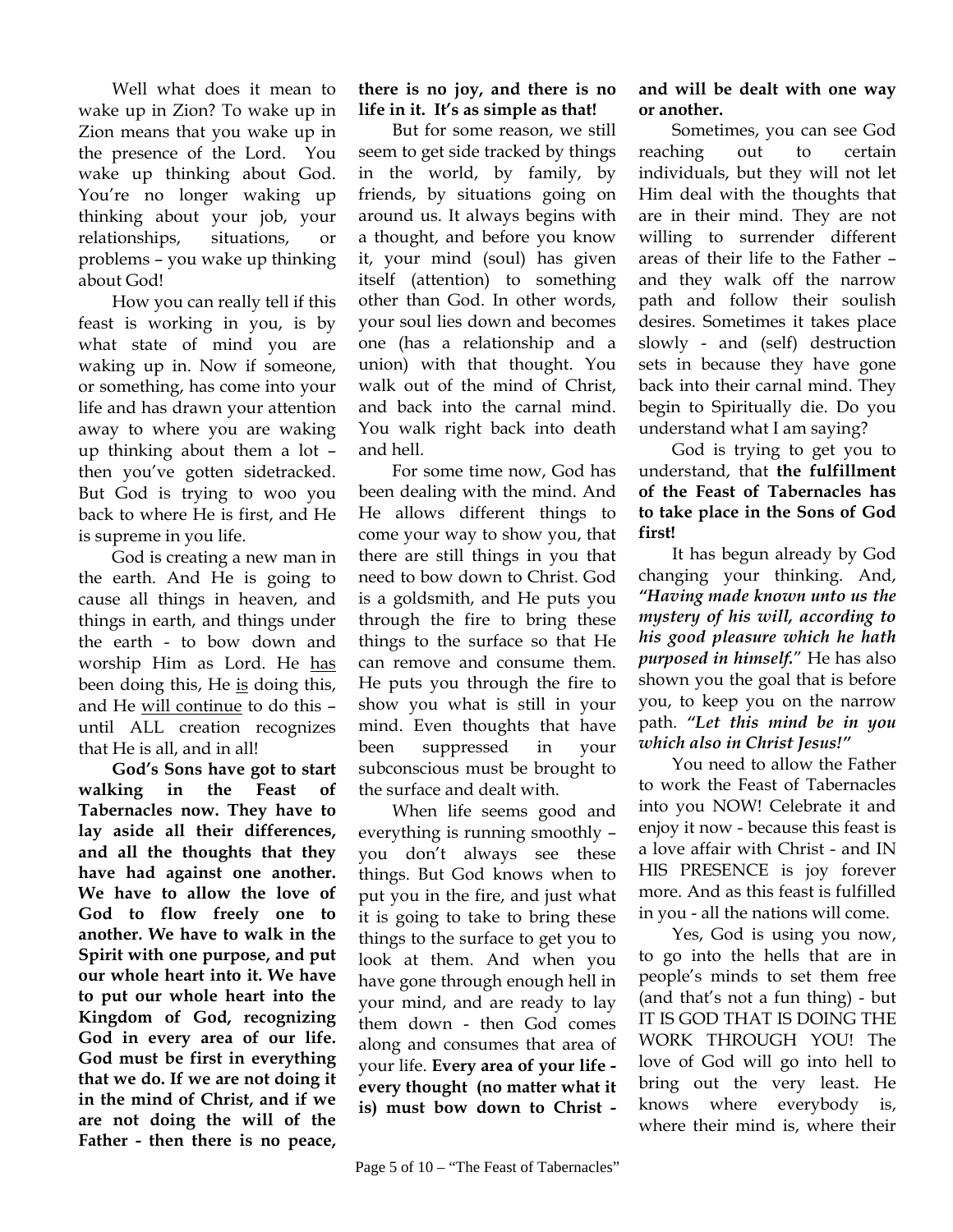desire is. He knows their ups and their downs. He knows everything and doesn't miss a thing. This is how big God is! I mean, people think that computers are something else – but nobody can top God's mind!

**The Lord told me, "When the Feast of Tabernacles is fulfilled in My Sons, and I have transformed your mind to the point where you are walking in the mind of Christ all the time – then you will never come out of the Spirit again. You will never walk out of my presence again, because there will be nothing left in you to bring you out again."** 

When you come to the place where you are walking in the mind of Christ all the time – when the Feast of Tabernacles has been fulfilled in you – **this is when the redemption of your body will take place.**

This feast is every day and it is a lifestyle. It's not just a lot of revelation and knowledge that you talk about. It's not about how many visions you can bring forth. It is something that you walk out, not just something that you talk about. Do you understand what I am saying? It is something that you live and become.

Now if you go back to Leviticus 23, it says that this was a *"holy feast"*. It also said that for seven days (seven means perfection) you had to make an offering made by fire unto the Lord. You had to bring a burnt sacrifice with you to this feast. **Well you are the burnt sacrifice!** Romans 12:1 says, *"I beseech you therefore, brethren, by the mercies of God, that ye PRESENT YOUR BODIES A LIVING SACRIFICE, HOLY, ACCEPT-ABLE UNTO* 

#### *GOD, which is your reasonable service."*

We had a vision recently, and in this vision we saw where the land had been on fire. And the Lord was saying to us (and the old farmers know this principle) - that in order to produce new life on the land, you have to burn the land. Well we are the land, and this is what He has been doing in you and me.

When God is finished with you – you will be totally burned up! You will be nothing but a burnt sacrifice, *"holy, acceptable unto God, for this is your reasonable service."* In fact, we saw in this vision, that there is just a little corner of this land left that God needs to burn, and consume.

This vision represents the Sons of God that are being changed into His glorious nature. Everything that He is doing is to bring you into a oneness with the Father. We are being changed from glory to glory, into the image of Christ. The "glory of God" - is the "nature of God".

You have been that living sacrifice. He has been going into the land and consuming those things that are not like Himself. And every time He consumes something - the more He takes over in your life. And the more He takes over - the more He enhances, or enlarges Himself in you.

God is not going to be hidden any more. In fact, He is getting ready to come out and manifest the fullness of who He is, through His Sons! He will be seen, and He will be made known to all His creation. In Habakkuk 2:14 it says, *"For the earth shall be filled with the knowledge of* 

## *the glory of the Lord, as the waters cover the sea."*

Now I don't know if you have ever just sat and looked at the sea – but as far as the eye can see is just water. All you see is water – the earth is totally covered. Did you know that your body is made up of approximately 70% water? Well water represents the Spirit. This is the reason why God is bringing you back into Spirit, because your "true self" (who you really are) is Spirit. The real you is Christ.

Now if the knowledge of the glory of the Lord, shall fill the whole earth, *"as the waters cover the sea"* – then you won't see the earth (self) anymore. This means that when the Spirit of the Lord totally covers your earth (carnal mind), you will bear His glory (nature). Do you understand what I am saying?

This is what the Father is doing. He is consuming and swallowing up everything in you that is not like Himself. But He is doing it in degrees. He burns and consumes these things in you as you are willing to change - and as you go within and *"present your body a living sacrifice".* He is burning out everything that offends the Kingdom of God. He is doing this by His Word and His Spirit. And He is doing this through circumstances and the things that you suffer.

Everything that you go through - is for God to bring forth His nature in you. It is to bring you to the place where you are bearing the fruits of the Spirit all the time. In fact, it is the things that you suffer which brings you into perfection. Paul wrote in Romans 8:18, *"For I reckon that the sufferings of this present time*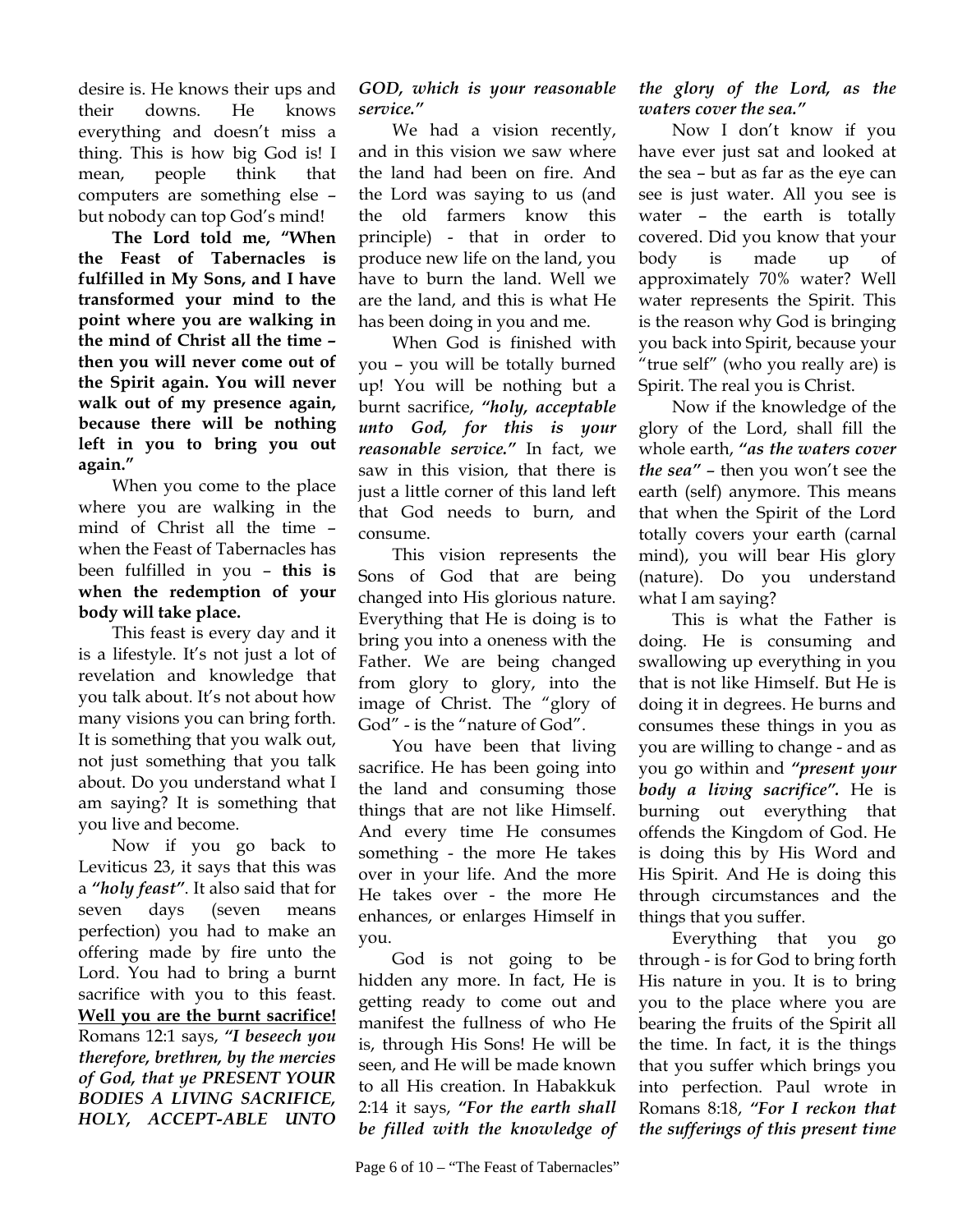*are not worthy to be compared with the glory which shall be revealed in us."* Everything that you have suffered is to get you to look at something that is still there - and it is to get you to go within, and allow the Father to consume it.

Every time the Father puts you in the fire and turns the heat up a little hotter – you get burned. And the Father is going to keep on burning you until there is nothing left to consume. Hebrews 12:29 says, *"For our God is a consuming fire."* He is going to keep on burning you (your earth) until there is no more carnality (flesh) in you to be burned – only His nature will remain.

This is a holy feast. It is a feast of righteousness. And God's righteousness will fill the whole earth when the Feast of Tabernacles is fulfilled in God's Sons. Creation is waiting for something real. All creation is waiting for the manifestation of the Sons of God so that they can be delivered.

Now some of the nations are already experiencing the Feast of the Tabernacles, because every time you go within you arise. Where do you arise? You arise in the mind of Christ. Well how do you arise? You arise through worship. You arise through communing with the Father. When you worship Him you lose sight of yourself, and you arise above your situations and your problems. Each time you go within, you are laying your life down for one another - and for creation. You are laying your life down, so that the nations can come to the Feast of Tabernacles.

Now there are times when you don't feel like going within. There are times when you don't feel like worshipping the Lord. But the Father is saying, worship Him no matter what - because you are going into a feast.

Every time you go within, you are celebrating the Feast of Tabernacles. God has tabernacled Himself in you, and you are to tabernacle yourself in God. You are to celebrate this by worshipping Him in every situation - no matter how you feel. Christ dwells within each one of you, and when God brings us together - God is looking at God. In other words, the Christ in you (which is your true self) is looking at the Christ within the other person.

God knows how great He is. He doesn't need anyone to worship Him. God knows who He is - and He is great whether anyone worships Him or not. The reason that the Father wants you to worship Him, is to get your eyes off of yourself and your problems so that you can be happy. He wants His people to be HAPPY! Jesus said, *"I am come that they might have life, and that they might have it more abundantly."*

Yes, we carry other people's burdens. But as you go within to this joyous feast and commune with Him – the nations are coming. And the reason we are having so many people from the other side (invisible realm) come in at this time, is because this is the time for the Feast of Tabernacles to be fulfilled in their lives.

In Isaiah 60:1-3 it says, *"ARISE, shine; for thy light is come, and the glory of the LORD*  *the darkness shall cover the earth, and gross darkness the people: but the LORD shall arise upon thee, and his glory shall be seen upon thee. AND THE GENTILES SHALL COME TO THY LIGHT, AND KINGS TO THE BRIGHTNESS OF THY RISING."*

*is risen upon thee. For, behold,* 

These people (in the invisible realm) haven't been able to come to this feast in the past, because of the state of their mind. They couldn't come in because of their ignorance and disobedience in the past. They have been asleep and in darkness, and could not see the light of God.

In the scriptures if you study it out, you will see that God calls men trees. And in Ecclesiastes 11:3 it says, *"…and if the tree fall toward the south, or toward the north, in the place where the tree falleth, there it shall be."* In other words, if a man goes by the way of the grave, he remains in whatever state of mind he was in at the time that his body died. But now God is waking them up to where they are seeing the glory of the Lord upon you - and they are coming to the feast. **God is bringing them to the Feast of Tabernacles**, **because all the nations have to come!**

No matter where you go – you see the countenance of people and their depression. They are often depressed because they are carrying the weight of their generations with them - and their generations are waiting to be set free. But when these people on the other side (in the invisible realm) see your light, they come right along with you until God releases them through you.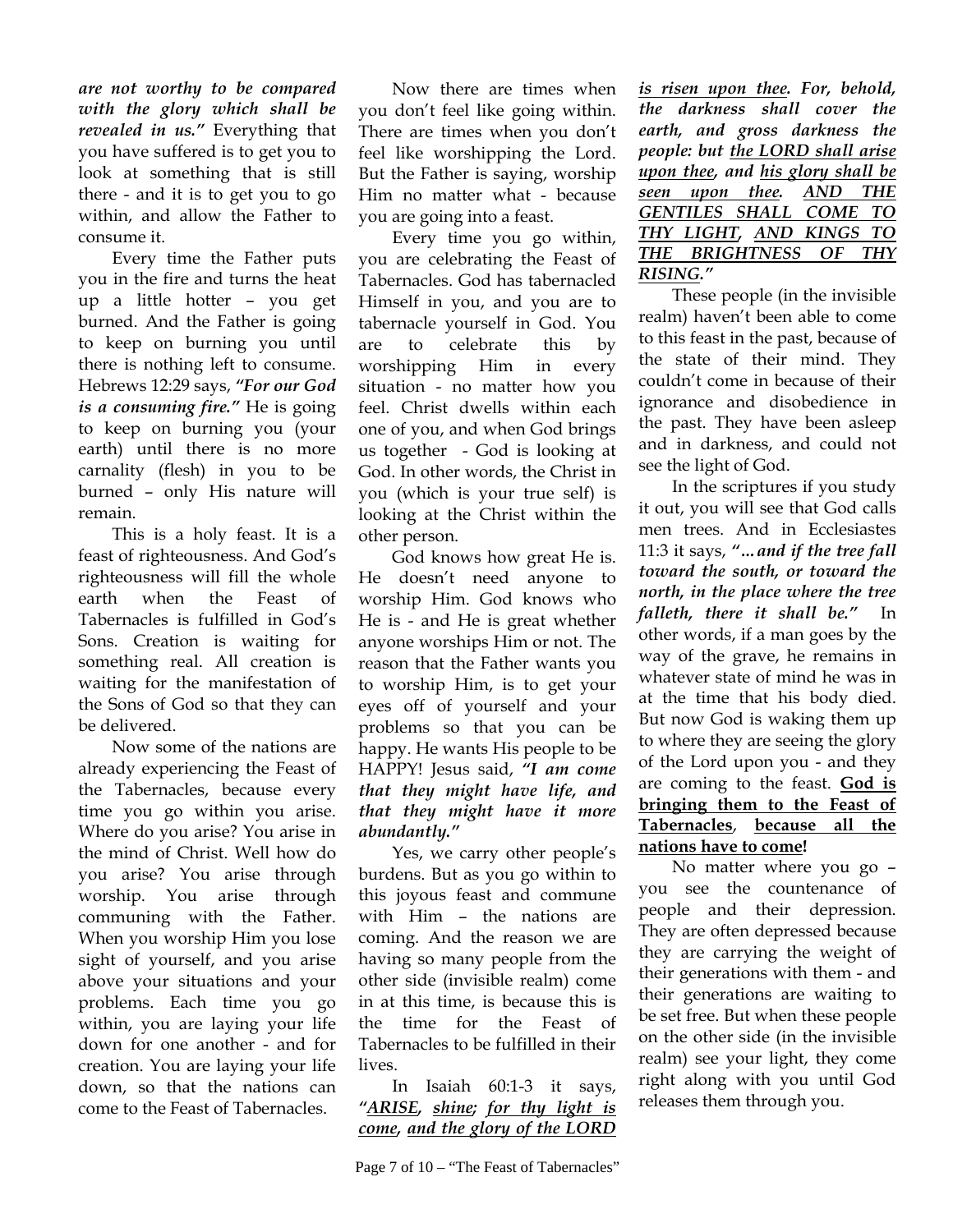I can't shut the door. Even if I tried to lock it, they would still come in - because they want this feast. They see the light of God in you. They see the joy of the Lord. They see the love of Christ. And they want what you have. Many have been waiting for a long time. Some of them have been in darkness and hell (in their minds) for thousands of years. These people are more ready to come in, than those that are still in their bodies!

When God brought us into this realm twelve years ago, and caused all this to start happening – it just blew us away. Let me tell you, GOD is moving and setting people free in the invisible realm!

You have got to understand that HE is ministering in both the invisible and visible realms – in the heavens and in the earth – **GOD IS NOT LIMITED!** He is shaking both the heavens and the earth. It says, that He is creating a new heaven and a new earth. HE is doing this through His Sons today, and has been for some time now.

If you want God to use you in this realm – then you have got to go within - because that's where God is. The Kingdom of God is within you. It's not outside of you, but it's within. And as you go within, God is working through you to set His creation free – both on this side and on that side (in the visible and invisible realms).

**When you go within, God works through you in the realm of the Spirit, then it overflows and manifests on the outside in the visible realm. GOD IS THE ONE DOING ALL THE WORK. HE IS THE ONE THAT IS SETTING HIS CREATION** 

### **FREE – but HE IS DOING THIS THROUGH HIS SONS!**

As you go within, you are celebrating the Feast of Tabernacles with God. Then when you go out and meet people, this feast is just overflowing to them. The next day they wake up feeling so good and they have no idea why. But it's because they came into the presence of God! **GOD IS IN YOU! Christ is in you, and you are in Christ!** This feast just keeps on going. This is the reason they are coming in now!

So He is saying, "If you arise and shine, the glory of the LORD will rise upon you – and the nations will come." This is what has been happening here - they just keep on coming. And when we go within, many times we have to focus on them for a while, because the Father wants to deal with what is in their minds.

He is dealing with whatever is in their mind that keeps them from enjoying His love, His joy, and His peace. He is dealing with their mind to bring them back into a place of oneness with Himself. He is reconciling all things back together, and causing them to come back into harmony with Himself, and with each other.

He is dealing with ALL the things that have happened down through their generations – all the prejudice, the hatred, the killing, and the wars. And He is causing them to stand before one another in peace and love at the Feast of Tabernacles. They cannot have any anger or hatred towards anyone, ever again.

When the Feast of Tabernacles (which is the River of Life) is flowing out of you – it is

God Himself that is flowing out of you in all Truth. It is the Spirit of Truth that is flowing into their minds to show them why they were the way they were, and why they did what they did. He brings them to the place, where they have to lay down their differences and everything has to be reconciled. And as everything is reconciled - they go right back into God. I don't know if you are getting a hold of this, but this is the reason why we go within and allow GOD TO MINISTER TO THE NATIONS through us.

In releasing the nations in the invisible realm (in the heavens/ realm of the Spirit), the Lord is preparing the way for the nations in the visible realm (in the earth) to receive the Kingdom of God. He is getting the nations ready for the Grand Finale when He will unveil the Book of Life in His Sons. He is getting ready to manifest the fullness of His glory through them and issue in the Kingdom of God in the earth!

Now if you read in Nehemiah chapter 8, Ezra the scribe brought the book of the law of Moses, before all the people **that had gathered themselves together as one man, into the street that was before the water gate.** And all the people listened and were attentive to it.

When Ezra stood up in front of the people and opened the book, it said that all the people stood up. And when Ezra blessed the Lord, all the people worshipped the Lord with their faces to the ground (they humbled themselves before the Lord).

In verses 7-12 it said that *"the Levites (priests), caused the*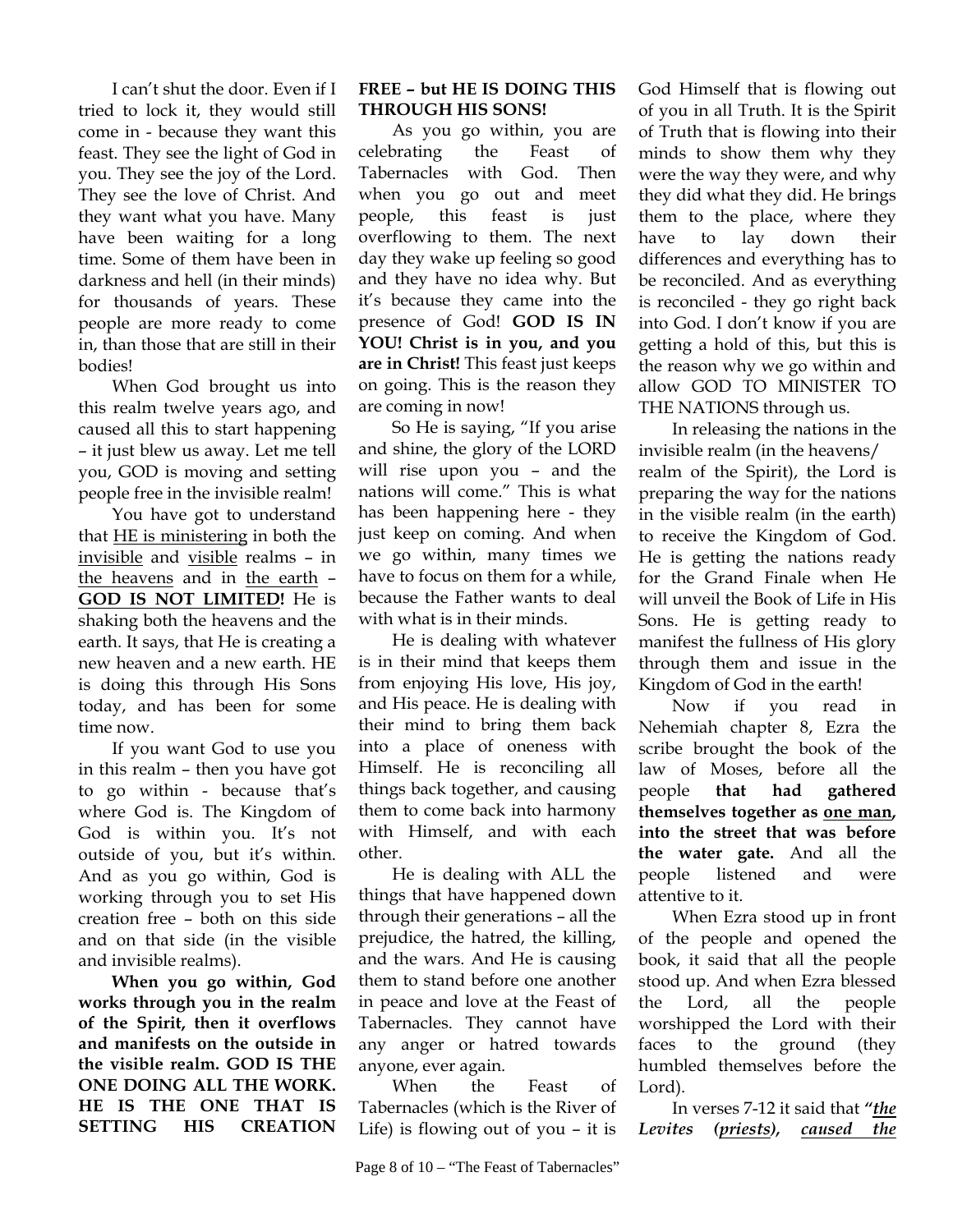*people to understand the law: and the people stood in their place. So they read in the book in the law of God distinctly, and gave the sense, and caused them to understand the reading."* They taught the people and said, *"…This day is holy unto the Lord your God; mourn not, weep not. For all the people wept, when they heard the words of the law."* 

All the people wept when they heard the words of the law, because the book of the law was judging them. *"Then he said unto them, Go your way, eat the fat, and drink the sweet, and send portions unto them for whom nothing is prepared: for this day is holy unto our Lord: neither be ye sorry; for the joy of the Lord is your strength. So the Levites stilled all the people, saying, Hold your peace, for the day is holy; neither be ye grieved. And all the people went their way to eat, and to drink, and to send portions, and to make great mirth, because they had understood the words that were declared unto them."*

People will also weep and mourn when the "Book of Life" begins to minister to them. They will weep and mourn out of conviction, because of their attitudes and thoughts, because of the things that they have done, and because of the idols that they have worshipped. But their weeping and mourning will soon turn into a joyous feast.

When Jesus convicted you of your sins - you also wept. You wept because you knew in your heart that you needed to get things right with God. You knew that there were things in your life that were interfering with your relationship and Spiritual walk with Him. But as you yielded

your will to His, and got things right again - there was a joyous feast and celebration afterwards, because you began to enjoy the peace and the joy of the Lord.

Well God is getting ready to cause His Kings and Priests after the order of Melchisedec - to stand up in front of the nations. And all the kings and rulers of this world, and all the people from every nation are going to have to come, and stand before THEM. Then the Book of Life, (not the book of the law) will be opened and will judge every man.

God is preparing the whole world to hear what He has to say. God is preparing every nation, every denomination, every nationality to hear the Kingdom of God. Jesus Christ was the first Son, and He preached for three and one half years. Now God is raising up many Sons that will preach the Kingdom of God (for maybe three and one half years – only the Father knows. I do know that Jesus is the pattern.) All creation will know the truth, and the truth will make them free.

If you turn to Zechariah 14:9 it says, *"And the Lord shall be king over all the earth: in that day shall there be ONE LORD, and HIS NAME* (NATURE) *ONE."* Here we see the oneness again. We see the nature of God – there will only be ONE NATURE in the earth! There is not going to be two men in the earth anymore. Adam won't be here anymore. There is only going to be "ONE NEW MAN"!

If you read on from verse 16 it says, *"And it shall come to pass, that every one that is left of all the nations which came against Jerusalem* (which came

against the peace of God in people) *shall even go up from year to year to worship the King, the Lord of hosts, and to keep THE FEAST OF TABERNACLES."* Every nation is going to have to keep the Feast of Tabernacles. *"And it shall be that whosoever will not come up of all the families of the earth unto Jerusalem…"* (Now it's not talking about the natural Jerusalem over there – it is talking about where every nation is going to have to come to the "New Jerusalem". The "New Jerusalem" is the Kingdom of God.) *"…to worship the King, the Lord of hosts, even upon them shall be no rain."*

In other words, those that do not come and keep the Feast of Tabernacles - will not have any rain. Meaning, they will not experience the Holy Spirit in their lives. *" And if the family of Egypt go not up, and come not, that have no rain; there shall be the plague, wherewith the Lord will smite the heathen* (nations) *that come not up to keep the feast of tabernacles. This shall be the punishment of Egypt* (Egypt represents the world and the carnal mind)*, and the punishment of ALL NATIONS THAT COME NOT TO KEEP THE FEAST OF TABERNACLES."*

So every nation that doesn't yield to the judgments of the Lord, and has no rain (does not have the Holy Spirit to deal with what is in their mind and bring change), and will still not come and keep the Feast of Tabernacles – will be done away with. God will smite them and consume them, because *"The earth is the Lord's, and the fullness thereof."* All those that want to stay in the world and that continue to be